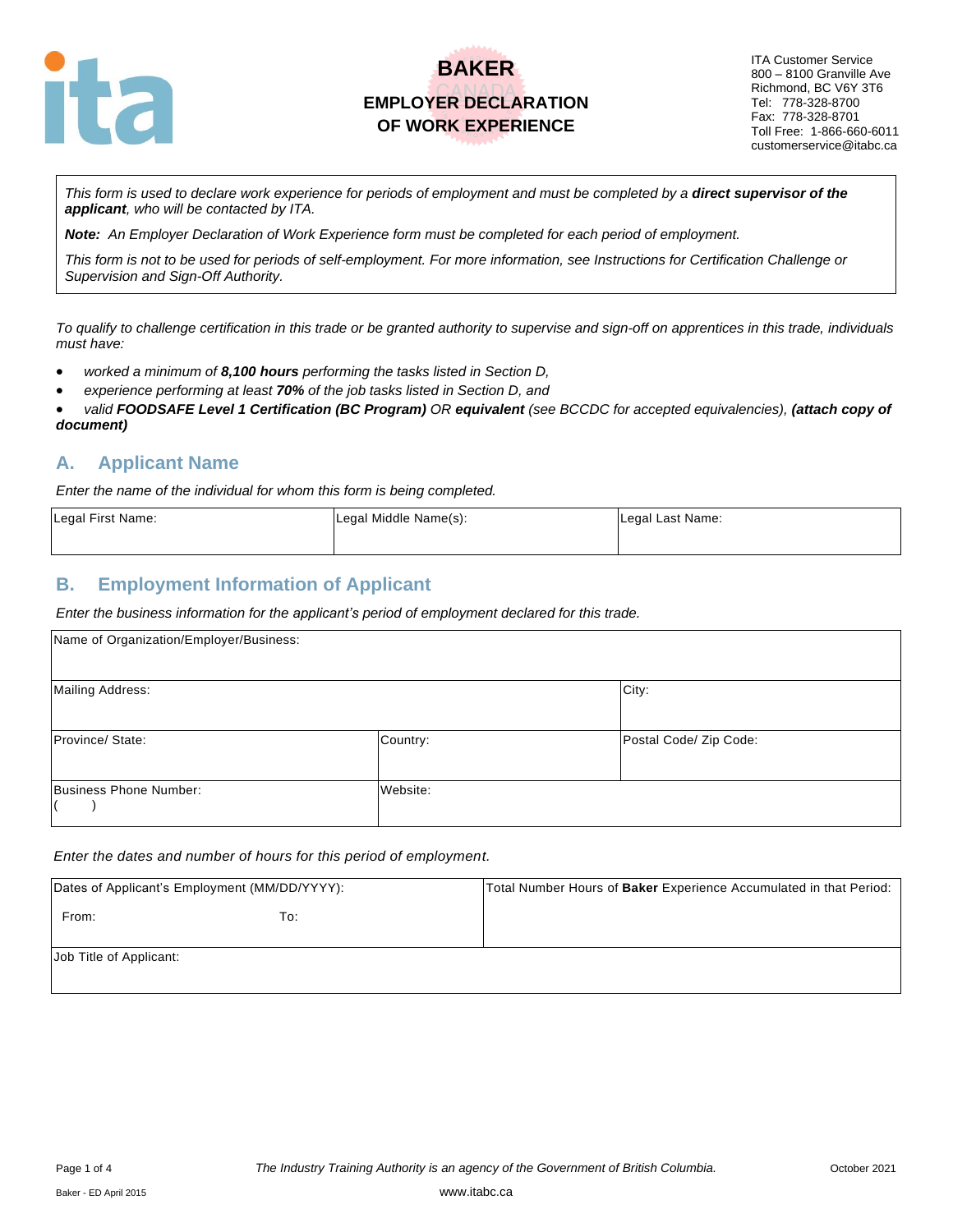

ITA Customer Service 800 – 8100 Granville Ave Richmond, BC V6Y 3T6 Tel: 778-328-8700 Fax: 778-328-8701 Toll Free: 1-866-660-6011 customerservice@itabc.ca

### **C. Supervisor Contact Information**

*Enter the name and contact information for the person who directly supervised the applicant during this employment period. Ensure the information given is current as the application will be denied if this person cannot be contacted by ITA.*

| First and Last Name of Applicant's Direct Supervisor:                            | Supervisor Position or Title: |
|----------------------------------------------------------------------------------|-------------------------------|
| Supervisor's Phone Number:                                                       | Supervisor E-Mail Address:    |
| Language(s) that the employer/supervisor can communicate: (check all that apply) |                               |
| English                                                                          |                               |

### **D. Supervisor Declaration of Job Task Performance of Applicant**

*By checking the appropriate columns, indicate how frequently you, as the direct supervisor of the applicant, have personally witnessed the applicant performing the job tasks listed.* 

| <b>Job tasks</b>                                                                 | <b>Frequently</b> | <b>Occasionally</b> | <b>Never</b> |
|----------------------------------------------------------------------------------|-------------------|---------------------|--------------|
| <b>OCCUPATIONAL SKILLS</b><br>А.                                                 |                   |                     |              |
| Practice personal hygiene                                                        | П                 | П                   | □            |
| Practice safe work habits                                                        | П                 | П                   | □            |
| Store and handle perishable products                                             | П                 | П                   | П            |
| Practice good housekeeping and clean work habits                                 | П                 | П                   | П            |
| Handle and clean baking equipment                                                | П                 | П                   | П            |
| Describe baking materials, ingredients, scientific principles<br>and terminology | □                 | $\Box$              | $\Box$       |
| Cost bakery products                                                             | П                 | П                   | П            |
| Apply communication skills                                                       | П                 | П                   | П            |
| Apply inventory control procedures                                               | П                 | П                   | П            |
| Apply principles of bakery merchandizing and retail sales                        | П                 | П                   | П            |
| Describe principle of production flow and layout                                 | П                 | П                   | П            |
| Use health and nutritional information                                           | П                 | $\Box$              | □            |
| <b>Breads and Rolls</b><br>В.                                                    |                   |                     |              |
| Prepare and bake basic bread and rolls                                           | П                 | П                   | □            |
| Prepare and bake specialty breads and rolls                                      | $\mathsf{L}$      | ΙI                  | □            |

*Enter the supervisor and applicant names (repeat on every page of this form)*

| Supervisor First and Last Name: | Applicant First and Last Name: |
|---------------------------------|--------------------------------|
|                                 |                                |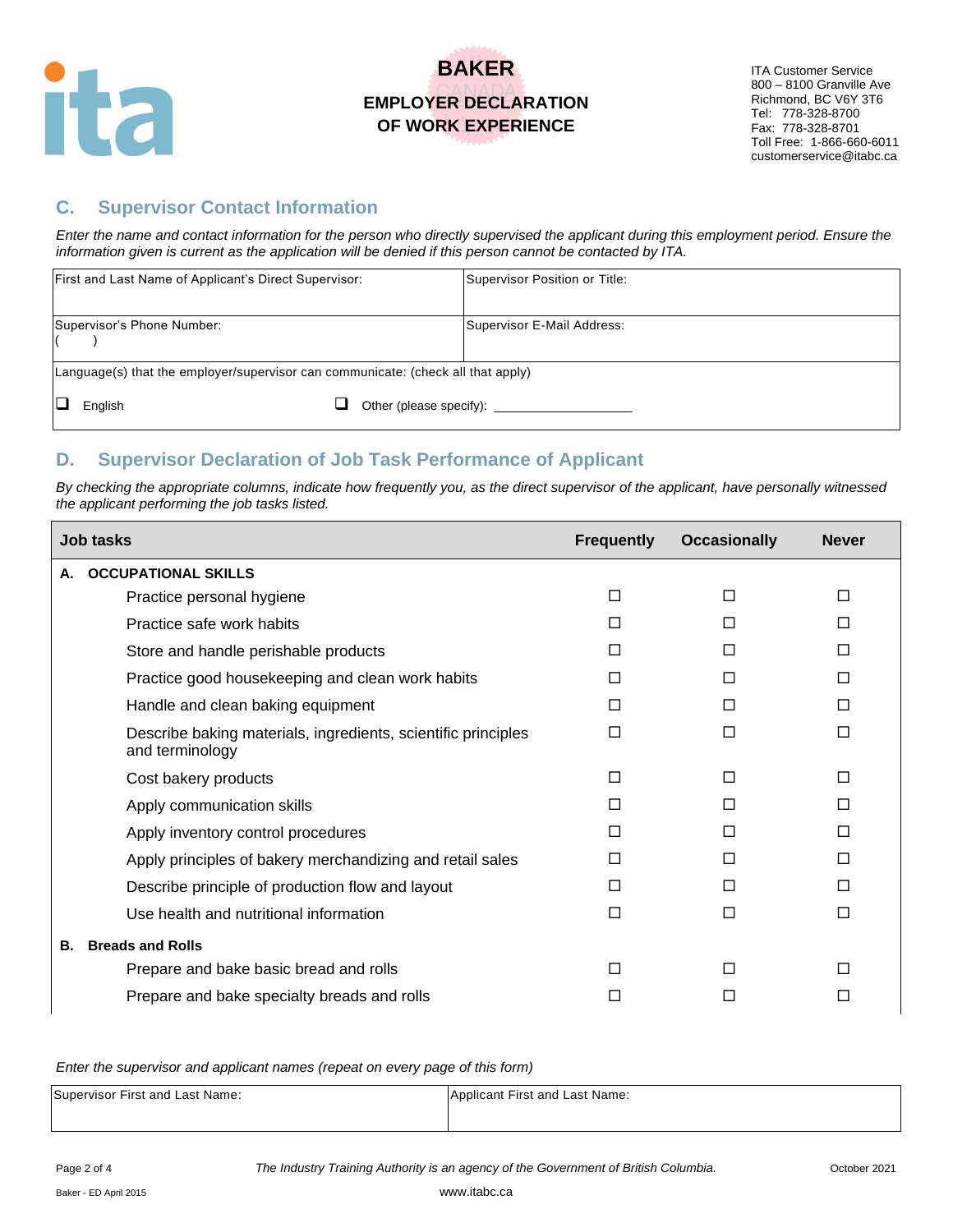

ITA Customer Service 800 – 8100 Granville Ave Richmond, BC V6Y 3T6 Tel: 778-328-8700 Fax: 778-328-8701 Toll Free: 1-866-660-6011 customerservice@itabc.ca

|    | <b>Job tasks</b>                                                            | <b>Frequently</b> | <b>Occasionally</b> | <b>Never</b> |
|----|-----------------------------------------------------------------------------|-------------------|---------------------|--------------|
|    | Prepare, process and bake artisan and sourdough breads<br>and rolls         | $\Box$            | П                   | $\Box$       |
| С. | <b>Sweet Yeast Products</b>                                                 |                   |                     |              |
|    | Prepare and bake sweet dough products                                       | □                 | $\Box$              | $\Box$       |
|    | Prepare and bake Danish pastries                                            | п                 | П                   | П            |
|    | Prepare and deep fry yeast doughnuts, cake doughnuts and<br>French crullers | □                 | □                   | □            |
|    | Prepare and bake croissants                                                 | $\Box$            | □                   | □            |
|    | Prepare and bake specialty sweet fancy breads and rolls                     | □                 | □                   | $\Box$       |
|    | D. Cookies                                                                  |                   |                     |              |
|    | Prepare and bake slices and squares                                         | $\Box$            | □                   | $\Box$       |
|    | Prepare and bake various cookies                                            | □                 | □                   | □            |
| Е. | <b>Cakes</b>                                                                |                   |                     |              |
|    | Prepare, bake and finish cakes                                              | П                 | □                   | □            |
|    | Prepare, bake and finish loaf cakes and quick breads                        | П                 | П                   | П            |
|    | Prepare, bake and finish cheesecakes                                        | П                 | П                   | □            |
|    | Prepare, bake and finish fruit and specialty cakes                          | $\Box$            | $\Box$              | $\Box$       |
| F. | <b>Pies, Puff and Pastry Doughs</b>                                         |                   |                     |              |
|    | Prepare and bake pie dough and products                                     | $\Box$            | $\Box$              | $\Box$       |
|    | Prepare basic and quick puff paste                                          | П                 | □                   | □            |
|    | Prepare and bake sweet paste products                                       | $\Box$            | П                   | □            |
|    | Prepare, bake, fill and glaze choux paste                                   | $\Box$            | П                   | П            |
|    | Prepare and bake specialty pastry products                                  | П                 | П                   | □            |
|    | Prepare and bake savoury products                                           | $\Box$            | $\Box$              | $\Box$       |
|    | G. Assemble, Ice and Decorate Cakes, French Pastries and Petit Fours        |                   |                     |              |
|    | Prepare fillings, icings, creams, sauces, glazes and<br>garnishes           | $\Box$            | $\Box$              | $\Box$       |
|    | Cut, fill, mask, decorate and finish dessert and birthday<br>cakes          | $\Box$            | $\Box$              | $\Box$       |
|    | Prepare French pastries and petit fours                                     | □                 | $\Box$              | □            |
|    | Design and decorate wedding cakes                                           | $\Box$            | $\Box$              | $\Box$       |

*Enter the supervisor and applicant names (repeat on every page of this form)*

| Supervisor First and Last Name: | Applicant First and Last Name: |
|---------------------------------|--------------------------------|
|                                 |                                |
|                                 |                                |